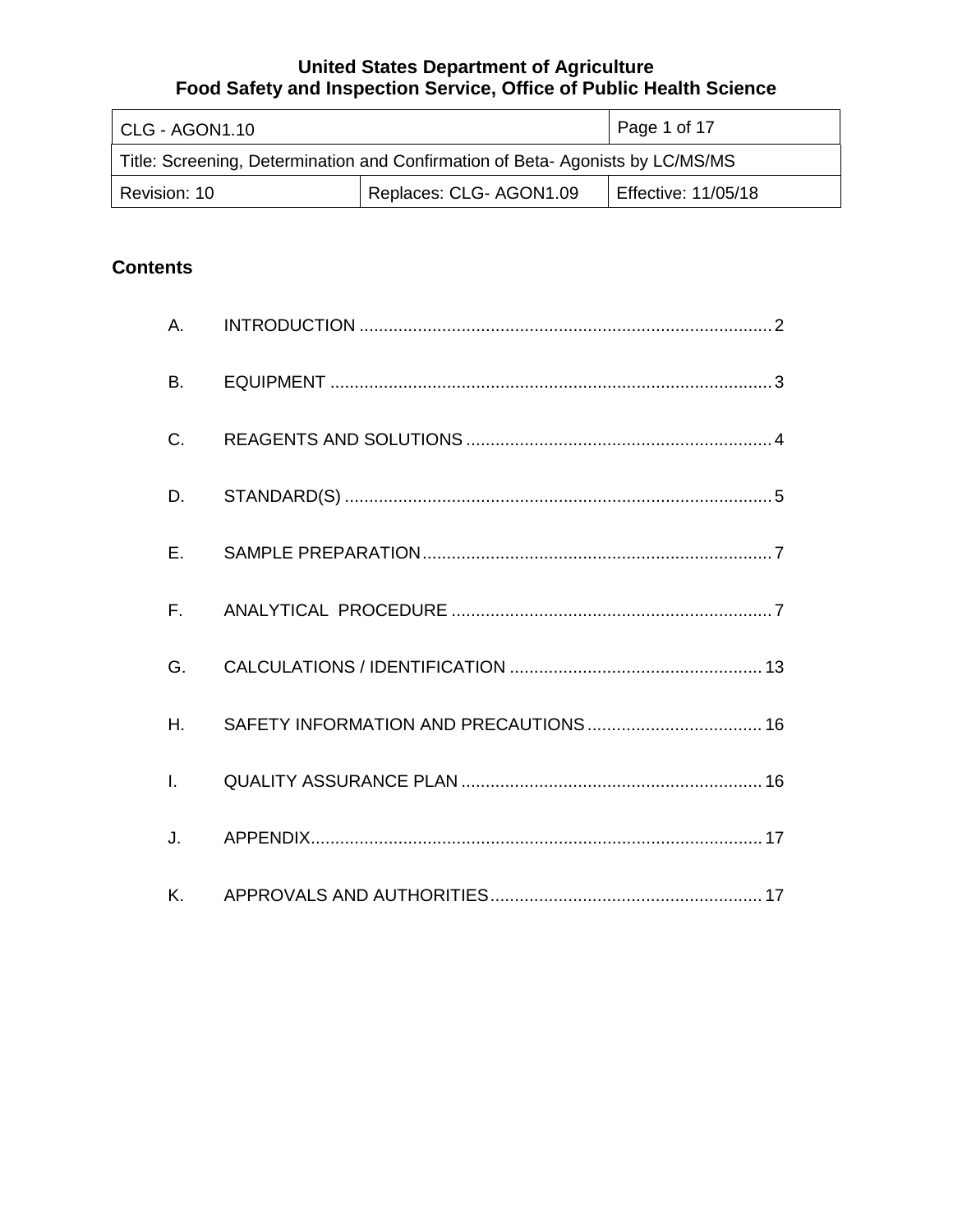| CLG - AGON1.10                                                                | $\vert$ Page 2 of 17       |  |  |  |
|-------------------------------------------------------------------------------|----------------------------|--|--|--|
| Title: Screening, Determination and Confirmation of Beta-Agonists by LC/MS/MS |                            |  |  |  |
| Revision: 10                                                                  | <b>Effective: 11/05/18</b> |  |  |  |

#### **A. INTRODUCTION**

#### 1. Background

 Beta-agonists are also known as beta-adrenergic agonists. An adrenergic agent is a of adrenergic receptors are: α1, α2, β1, β2, and β3, and agonists vary in specificity drug that has effects similar to epinephrine (adrenaline). Adrenergic drugs either stimulate a response (agonists) or inhibit a response (antagonists). The five categories between these receptors, and may be classified respectively. Thus, beta-agonists stimulate a response of the beta receptors.

 Beta-agonists are used for growth promotion in food animals, increasing lean muscle increased heart rate and blood pressure, anxiety, palpitation, and skeletal muscle mass. In humans, clenbuterol and salbutamol are used as bronchodilators by asthma sufferers and as performance-enhancing drugs by athletes. Human side effects include tremors.

2. Summary of Procedure

extracted from liver or muscle tissues with a mixture of acetonitrile and isopropanol. extracted from liver or muscle tissues with a mixture of acetonitrile and isopropanol.<br>Sodium chloride, sodium sulfate, and magnesium sulfate salts are used to precipitate proteins and dehydrate the solution. This extract is evaporated, reconstituted in water, Free residues of clenbuterol, salbutamol, cimaterol, zilpaterol, and ractopamine are filtered, and analyzed by LC/MS/MS.

3. Applicability

This method is suitable for the screening, confirmation and/or quantitation of β-agonists at the levels listed in Tables 1 and 2.

Table 1 –Screening and Confirmation levels

|                              | <b>Bovine</b><br><b>Muscle</b> | Porcine<br>Muscle | Equine<br><b>Muscle</b> | <b>Bovine</b><br>Liver | Porcine<br>Liver |
|------------------------------|--------------------------------|-------------------|-------------------------|------------------------|------------------|
|                              | (ppb)                          | (ppb)             | (ppb)                   | (ppb)                  | (ppb)            |
| clenbuterol                  | $\geq 3$                       | $\geq 3$          | $\geq 3$                | $\geq 3$               | $\geq 3$         |
| salbutamol                   | $\geq 3$                       | $\geq 3$          | $\geq 3$                | $\geq 3$               | $\geq 3$         |
| cimaterol                    | $\geq 3$                       | $\geq 3$          | $\geq 3$                | $\geq 3$               | $\geq 3$         |
| zilpaterol<br>$\geq 6$       |                                | $\geq 6$          | $\geq 6$                | $\geq 6$               | $\geq 6$         |
| ractopamine<br>$\bullet$ HCI | $\geq 15$                      | $\geq 15$         | $\geq 15$               | $\geq 15$              | $\geq 15$        |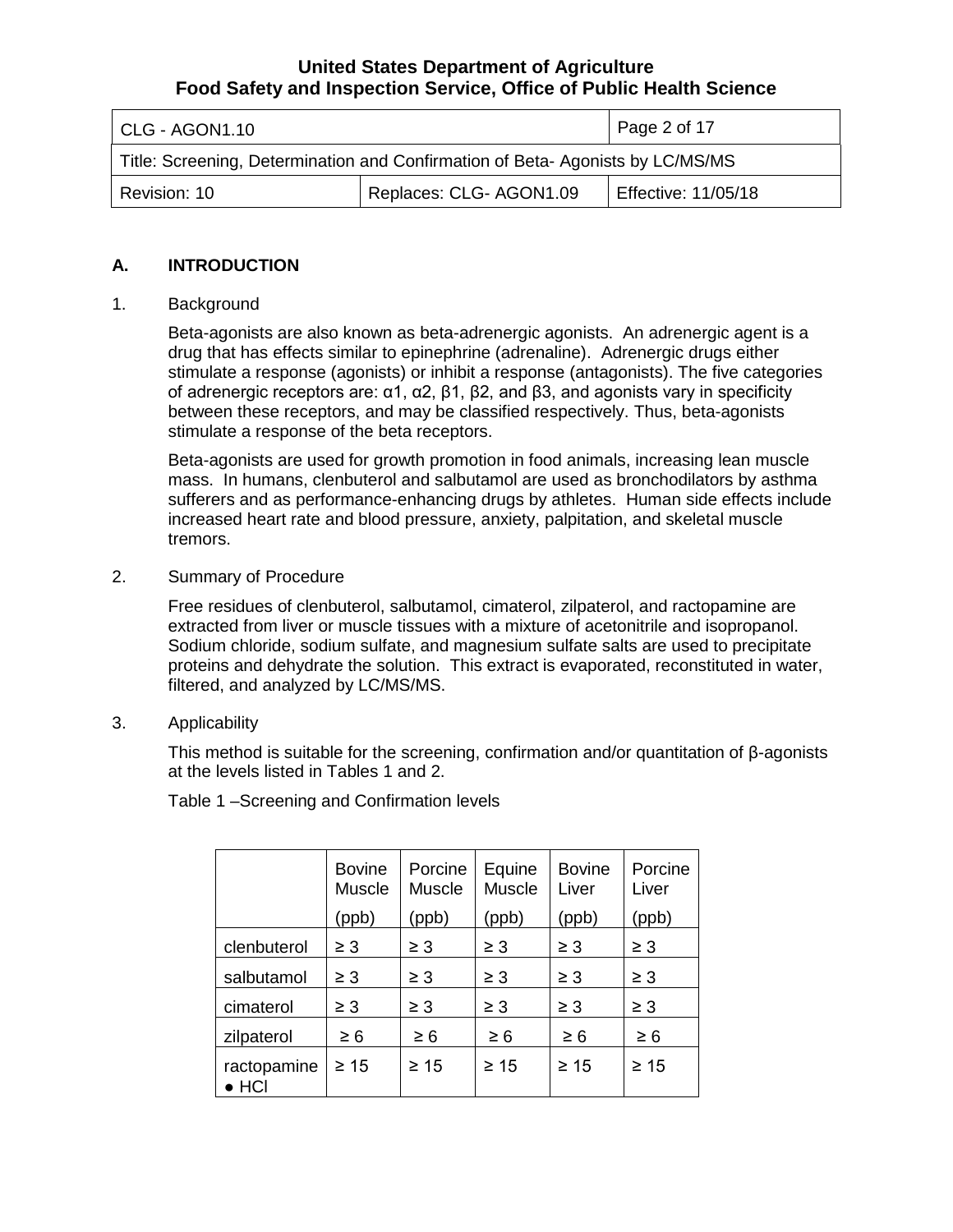| CLG - AGON1.10                                                                | Page 3 of 17        |  |  |  |
|-------------------------------------------------------------------------------|---------------------|--|--|--|
| Title: Screening, Determination and Confirmation of Beta-Agonists by LC/MS/MS |                     |  |  |  |
| Revision: 10                                                                  | Effective: 11/05/18 |  |  |  |

Table 2 –Quantitation levels

|                              | <b>Bovine</b><br>Muscle | Porcine   Equine<br>Muscle | Muscle | <b>Bovine</b><br>Liver | Porcine<br>Liver |
|------------------------------|-------------------------|----------------------------|--------|------------------------|------------------|
|                              | (ppb)                   | (ppb)                      | (ppb)  | (ppb)                  | (ppb)            |
| zilpaterol                   | $\geq 5$                | N/App                      | N/App  | $\geq 6$               | N/App            |
| ractopamine<br>$\bullet$ HCI | $\geq 15$               | $\geq 25$                  | N/App  | $\geq 45$              | $\geq 75$        |

 *Note: Refer to 21CFR for tolerance values set by FDA and 40CFR for tolerance values set by EPA.* 

*Note: This method may be performed using standards/solutions that contain fewer analytes than the method is applicable for, if the excluded analytes will not be included in the reported results.* 

# **B. EQUIPMENT**

*Note: Equivalent equipment may be substituted.* 

#### 1. Apparatus

- Waring commercial blender Model 51BL31.
- a. Waring commercial blender Model 51BL31. b. Tissuemizer Polytron, Kinematica AG, Model No. PT2100.
- c. Top loading balance 0.01 g sensitivity, PJ3600 DeltaRange, Mettler.
- d. Centrifuge tubes 50 mL round bottom polyallomer with sealing caps, Cat. No. 3138-0050, Nalgene.
- e. Centrifuge tubes 50 mL conical, disposable, polypropylene, with caps, Cat. No. 352098, Becton Dickinson
- f. Micropipettes Adjustable, 10 5000 µL, Eppendorf.
- g. Vortex mixer variable speed, Cat. No. S8223-1, American Scientific Products.
- h. Shaker Horizontal flatbed, two speed, Cat. No. 511105, Eberbach.
- i. Centrifuge International Equipment Company B-22M high speed with rotor 876 for 50 mL tubes, Cat. No. 20671-007, VWR Scientific.
- j. Syringeless filter device Mini-UniPrep, 0.2µm nylon, Cat. No. UN203NPUNYL, Whatman
- k. Evaporator N-Evap 112, Organomation Associates Inc., Model No. 8125.
- $\overline{L}$ Filter – 0.2 um, nylon, acrodisc-13, Cat. No. 4551, Pall Gelman Sciences, Inc.
- m. Amber autosampler vial, 12 x 32 mm, E&K, Cat. No. E251011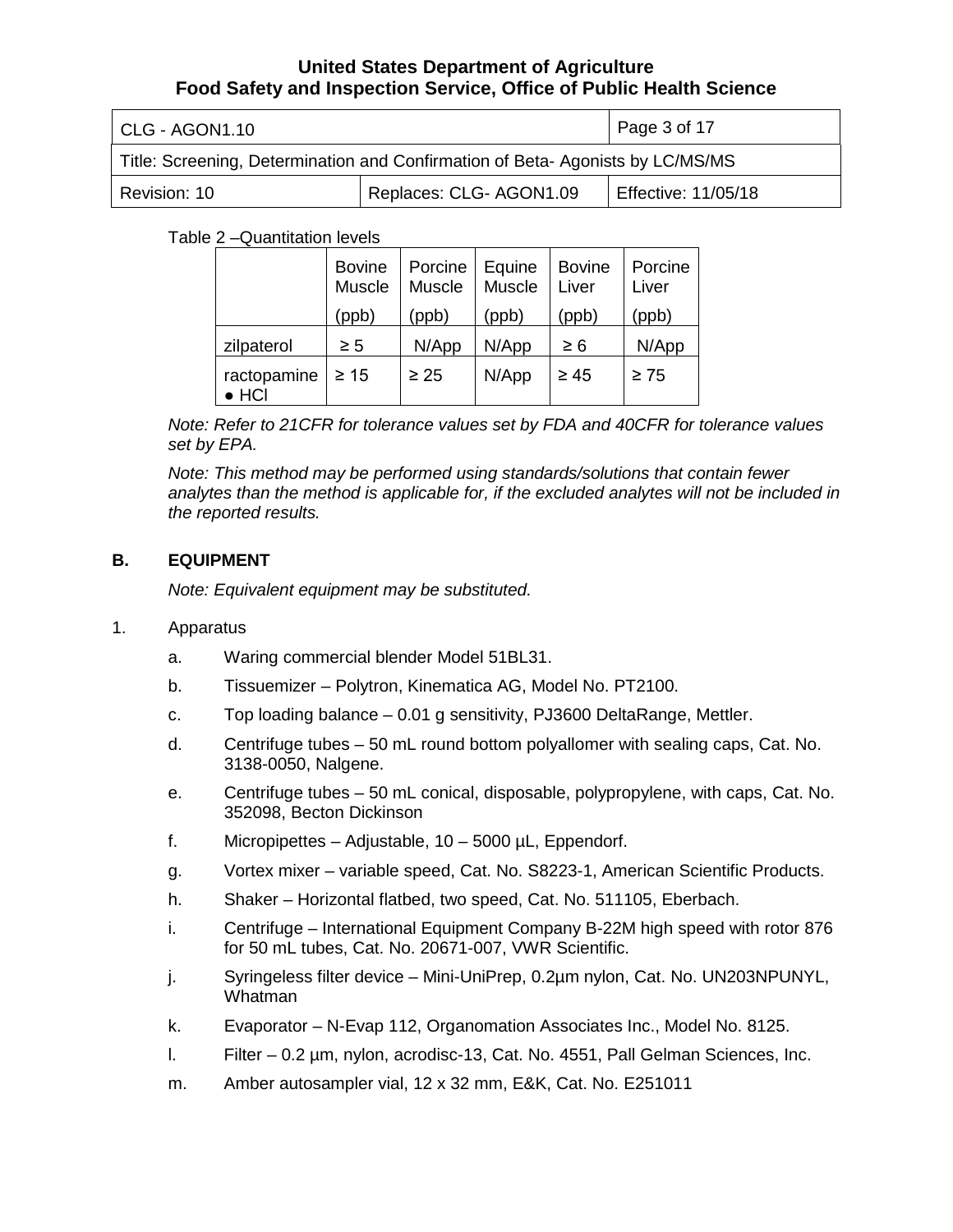| CLG - AGON1.10                                                                | $\vert$ Page 4 of 17       |  |  |  |
|-------------------------------------------------------------------------------|----------------------------|--|--|--|
| Title: Screening, Determination and Confirmation of Beta-Agonists by LC/MS/MS |                            |  |  |  |
| Revision: 10                                                                  | <b>Effective: 11/05/18</b> |  |  |  |

- n. Analytical balance 0.0001 g sensitivity, AG204, Mettler.
- o. Volumetric flasks –100 mL amber, 10 mL amber.
- p. Graduated cylinder– 1L, Class A.
- q. Food processor Robot Coupe model RSI6Y-1, Robot Coupe USA Inc.
- r. Sample cups eValue 4.5 oz specimen containers with caps, Cat. No. C686550, E&K Scientific.
- 2. Instrumentation
	- a. Waters Acquity I-Class with Waters Xevo TQD mass spectrometer.
	- b. Guard column: Acquity UPLC BEH C18 VanGuard Pre-Column, 2.1 x 5 mm, 1.7 µm particles, Cat. No. 186003975.
	- c. UPLC Column: Acquity UPLC BEH C18, 1.7 µm, 2.1 mm x 100 mm, Cat. No. 186002352.

### **C. REAGENTS AND SOLUTIONS**

Note: Equivalent reagents and solutions may be substituted. The maximum length of *time that a working reagent shall be used is 1 year unless the laboratory has produced extension data.* 

#### 1. Reagents

- a. Methanol (MeOH) HPLC grade, Cat. No. 230-4, Burdick & Jackson
- b. Acetonitrile (ACN) HPLC grade, Cat. No. 015-4, Burdick & Jackson.
- c. Isopropanol (IPA) HPLC grade, Cat. No. AH323-4, Burdick & Jackson.
- d. Sodium chloride (NaCl) ACS reagent grade, Cat. No. S271-1, Fisher.
- e. Sodium sulfate ACS reagent grade, Cat. No. 354250010, Acros Organics.
- f. Magnesium sulfate anhydrous, minimum 99.5% purity, Cat. No. M-7506, Sigma.
- g. Pre-weighed salts (NaCl; MgSO<sub>4</sub> and Na<sub>2</sub>SO<sub>4</sub>) Cat. No. ECQUUS8-MP2, UCT can be used instead of d,e and f above
- h. Water Deionized, HPLC grade, Millipore Rx system.
- i. Formic acid Purity 98 100%, Cat. No. 27001, Riedel-de Haën.
- 2. Solutions
	- a. Aqueous mobile phase (0.1% formic acid in water):

 with Millipore water. Pipette 1 mL of formic acid into a 1L class A graduated cylinder. Fill to volume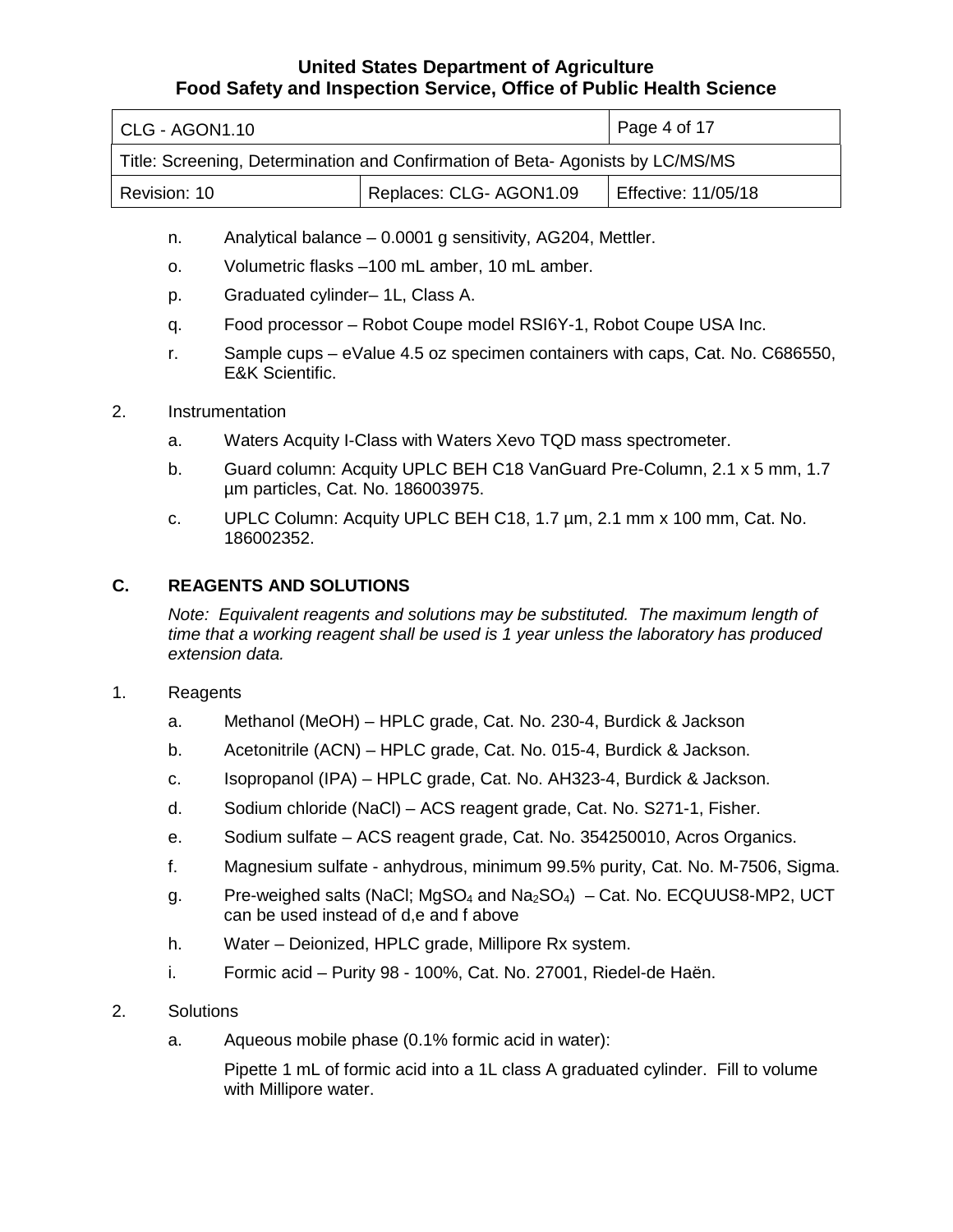| CLG - AGON1.10                                                                | Page 5 of 17               |  |  |  |
|-------------------------------------------------------------------------------|----------------------------|--|--|--|
| Title: Screening, Determination and Confirmation of Beta-Agonists by LC/MS/MS |                            |  |  |  |
| Revision: 10                                                                  | <b>Effective: 11/05/18</b> |  |  |  |

b. 4:1 Acetonitrile/Isopropanol Solution

 Add 800 mL Acetonitrile and 200 mL Isopropanol into a 1L class A graduated cylinder.

### **D. STANDARD(S)**

*Note: Equivalent standards / solutions may be substituted. Purity and counter ions are to be taken into account when calculating standard concentrations. In-house prepared standards shall be assigned an expiration date that is no later than the stability stated in the method. The maximum length of time that an in-house prepared standard shall be used is 1 year unless the laboratory has produced extension data*.

- 1. Standard Information
	- a. Clenbuterol (CLEN) HCl– 95% pure, Cat. No. C5423, Sigma Chemical Co.
	- b. Cimaterol (CIM) approximately 99% pure, Cat. No. 0435/50, Tocris Bioscience.
	- c. Salbutamol (SAL)  $\bullet$  1/<sub>2</sub>H<sub>2</sub>SO<sub>4</sub> approximately 99% pure, Cat. No. 0634/250, Tocris Bioscience.
	- d. Ractopamine HCl (RAC) Elanco Animal Health.
	- Chemicals Inc. e. Ractopamine-d6-HCl (RAC-d6) – Cat. No. R071402, Toronto Research
	- f. Zilpaterol HCl (ZIL) Merck Co.
	- g. Zilpaterol- d7 (ZIL-d7) Cat. No. Z430002, Toronto Research Chemicals Inc.
- 2. Preparation of Standard Solution(s)

 Note: Adjust all standard weights for purity. The concentration of Clenbuterol ● HCl is to be corrected for salt, since Clenbuterol is the analyte of interest as opposed to Clenbuterol ● HCl. The Ractopamine ● HCl concentration is not to be corrected for salt the salt of the analyte of interest instead of the ion of interest; this includes Salbutamol ● since Ractopamine ● HCl is the analyte of interest. Adjust concentration whenever using  $1/2H_2SO_4$  and Zilpaterol  $\bullet$  HCl. See calculations in section G.

a. CLEN, CIM, SAL and ZIL stock standards  $(-25 \mu g/mL)$ :

 volumetric flask and bring to volume with the appropriate solvent: for CLEN, methanol; for CIM, acetonitrile; for SAL & ZIL, Millipore water. Record the weight month when stored in a refrigerator at 2 - 8 °C. Weigh ~2.5 mg of CLEN, CIM, SAL and ZIL into its own 100 mL amber to 0.1 mg and calculate the exact concentration. These standards are stable for 1

b. RAC stock standard (~100 µg /mL):

Weigh ~10.0 mg into a 100 mL amber volumetric flask and dilute to volume with Millipore water. Record the weight to 0.1 mg and calculate the exact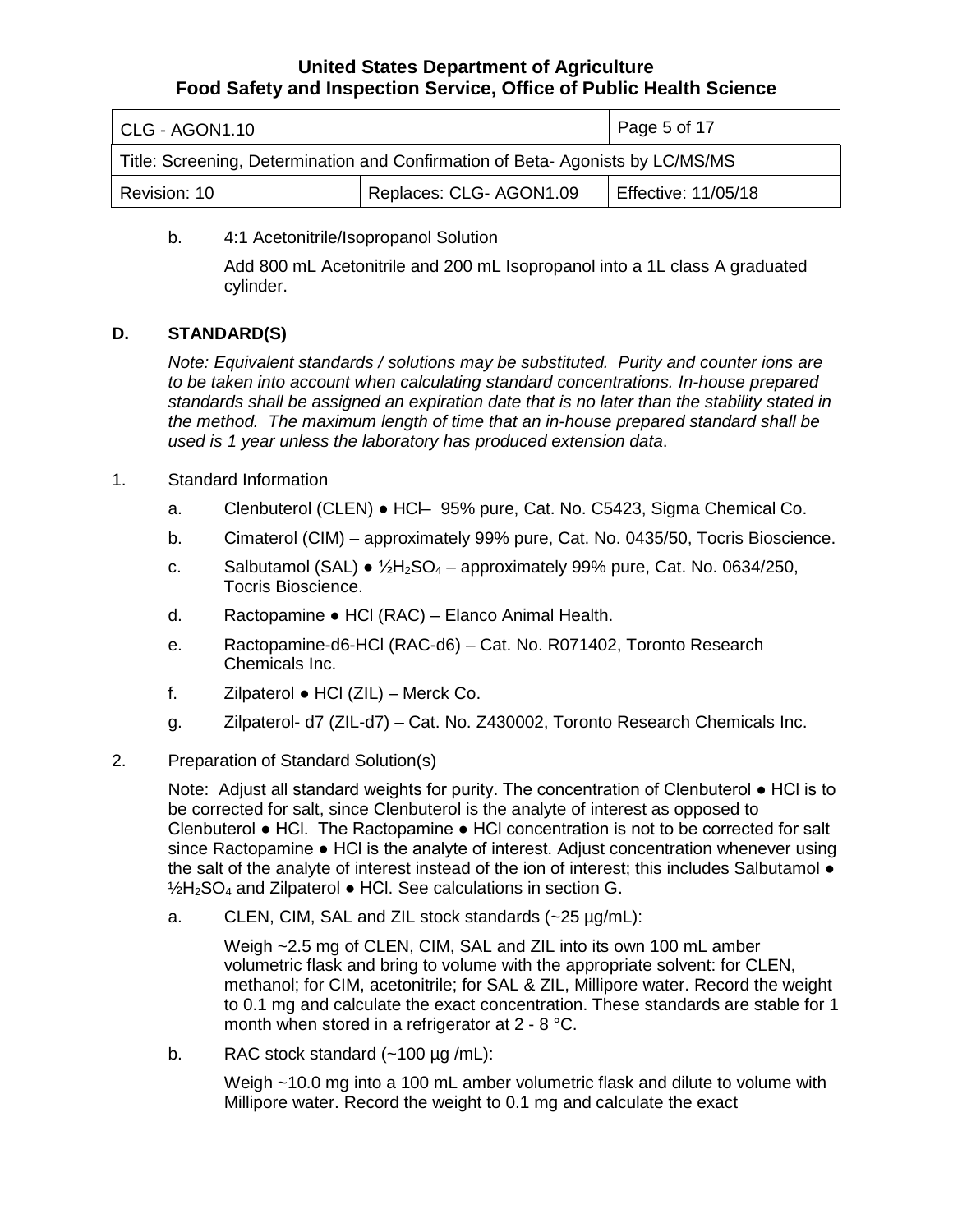| CLG - AGON1.10                                                                | Page 6 of 17               |  |  |  |
|-------------------------------------------------------------------------------|----------------------------|--|--|--|
| Title: Screening, Determination and Confirmation of Beta-Agonists by LC/MS/MS |                            |  |  |  |
| Revision: 10                                                                  | <b>Effective: 11/05/18</b> |  |  |  |

 2 - 8 °C. concentration. This standard is stable for 1 month when stored in a refrigerator at

c. Mixed intermediate standard A (250 ng/mL CLEN, CIM, SAL, 1250 ng/mL RAC; 500 ng/mL ZIL):

 CLEN, CIM, SAL stock standards, ~200 µL of the ZIL stock standard, and when stored in a refrigerator at 2 - 8 °C. Pipette ~100 µL (adjusted for the actual stock standard concentration) of the  $\sim$ 125 µL of the 100 µg/mL RAC stock standard into a 10 mL amber volumetric flask and bring to volume with Millipore water. This standard is stable for 1 month

d. Mixed intermediate standard B (50 ng/mL CLEN, CIM, SAL, 250 ng/mL RAC; 100 ng/mL ZIL):

 Pipette 200 µL of the mixed intermediate standard A into an HPLC vial and add 800 µL Millipore water. This standard is stable for 1 month when stored in a refrigerator at 2 - 8 °C.

e. Mixed external standard (3 ng/mL CLEN, CIM, SAL, 15 ng/ mL RAC; 6 ng/mL ZIL):

 Pipette 60 µL of mixed intermediate standard B and 940 µL of Millipore water into an HPLC vial. This standard is stable for 1 month when stored in a refrigerator at 2 - 8 °C.

f. Quantitation spiking standard for ractopamine (2.5 μg/mL):

Pipette 250 µL of RAC stock standard (adjusted for the actual stock standard concentration) into a 10 mL amber volumetric flask and bring to volume with a 4:1 acetonitrile / Isopropanol solution. This standard is stable for 1 month when stored in a refrigerator at  $2 - 8$  °C. For calibration curve preparation, refer to table 3 in section F.2 for detail.

g. Quantitation spiking standard for zilpaterol (0.5 μg/mL):

 stored in a refrigerator at 2-8°C. For calibration curve preparation, refer to table 3 Pipette 200 µL of ZIL stock standard (adjusted for the actual stock standard concentration) into a 10 mL amber volumetric flask and bring to volume with a 4:1 acetonitrile/isopropanol solution. This standard is stable for 1 month when in section F.2 for details

h. ZIL-d7 stock standard (~20 μg/mL) :

 a 4:1 Acetonitrile / Isopropanol Solution. Record the weight to 0.1 mg and Weigh  $\sim$ 1 mg of ZIL into a 50 mL amber volumetric flask and bring to volume with calculate the exact concentration. This standard is stable for 1 month when stored in a refrigerator at 2-8 °C.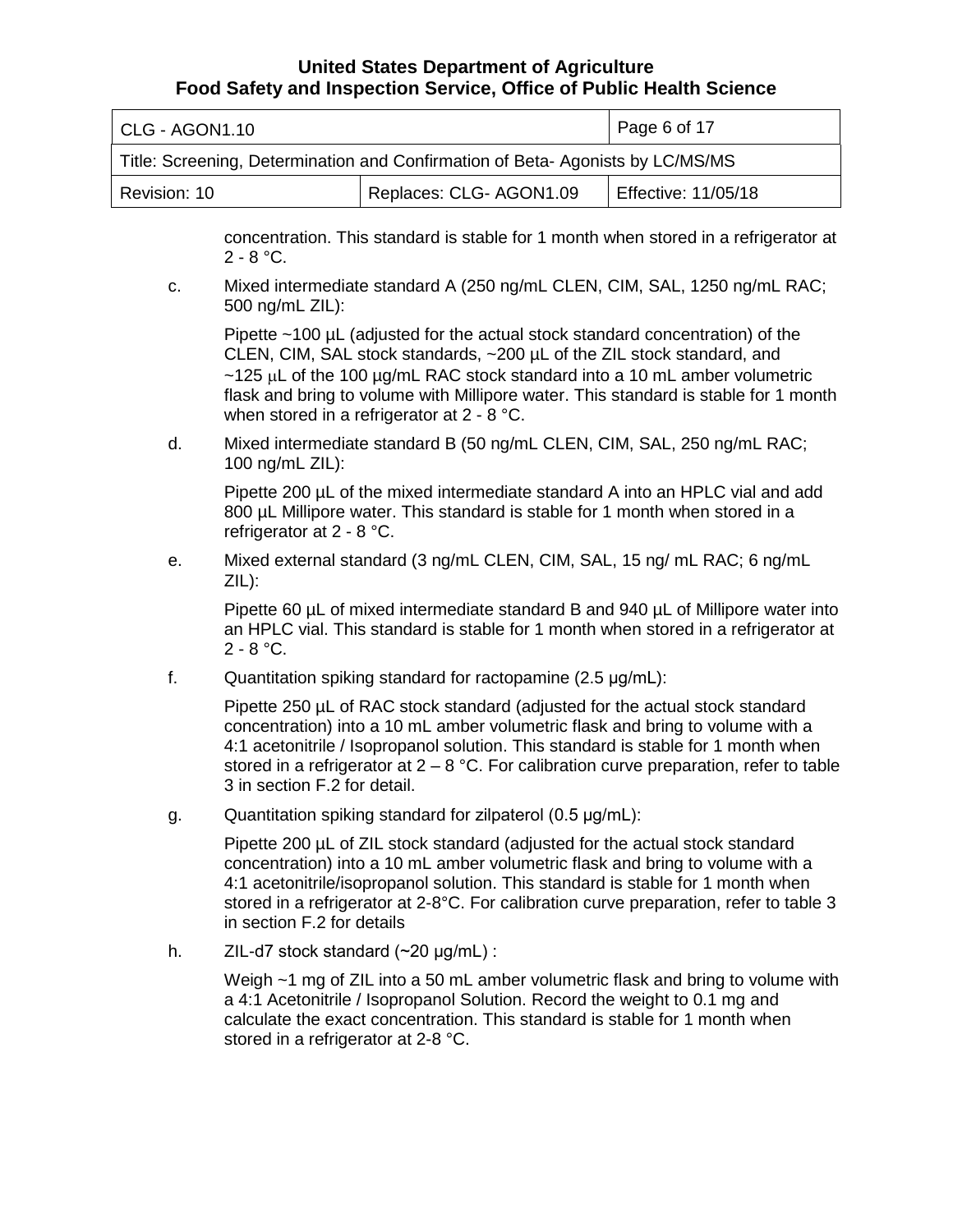| CLG - AGON1.10                                                                 | Page 7 of 17               |  |  |  |
|--------------------------------------------------------------------------------|----------------------------|--|--|--|
| Title: Screening, Determination and Confirmation of Beta- Agonists by LC/MS/MS |                            |  |  |  |
| Revision: 10                                                                   | <b>Effective: 11/05/18</b> |  |  |  |

i. RAC-d6 stock standard (100 μg/mL):

 stored in a refrigerator 2-8 °C. Weigh 1 mg of RAC-D6 into a 10 mL volumetric flask and bring to volume with a 4:1 Acetonitrile / Isopropanol Solution. This standard is stable for 1 year when

j. ZIL-d7 Internal standard (2 μg/mL):

 bring to volume with volume with a 4:1 acetonitrile/isopropanol solution. This Pipette 500 µL of ZIL-D7 stock standard into a 5 mL amber volumetric flask and standard is stable for 1 month when stored in a refrigerator at 2-8 °C.

k. RAC-d6 Internal standard (5 μg/mL):

 bring to volume with volume with a 4:1 acetonitrile/isopropanol solution. This Pipette 250 µL of RAC-D6 stock standard into a 5 mL amber volumetric flask and standard is stable for 1 month when stored in a refrigerator at 2-8 °C.

# **E. SAMPLE PREPARATION**

- 1. Liver and Muscle homogenization
	- a. Blender or food processor
		- i. Cut liver or muscle sample into smaller pieces and homogenize in a blender or food processor.
		- ii. Transfer homogenized sample into a plastic bag and store in a freezer at ≤ -10 ºC.
		- iii. Let sample partially thaw prior to analysis.
	- b. Alternatively, dry ice grinding can be used for muscle sample homogenization
		- an equal amount of dry ice in a large food processor. The resulting i. Chop 0.5 - 1 lb of muscle tissue into small pieces and homogenize with sample homogenate will be a frozen powder.
		- ii. Transfer a portion of the homogenized sample into a loosely capped sample cup until the dry ice has sublimed. Excess sample from step E.1.b.i. may be discarded.
		- iii. Tighten the caps and store in a freezer at ≤ -10  $°C$  .

# **F. ANALYTICAL PROCEDURE**

- 1. Preparation of Controls for Liver and Muscle Tissue for Screening and Confirmation.
	- a. Weigh 5.0 ± 0.1 g blank homogenized tissue portions into 50 mL disposable centrifuge tubes.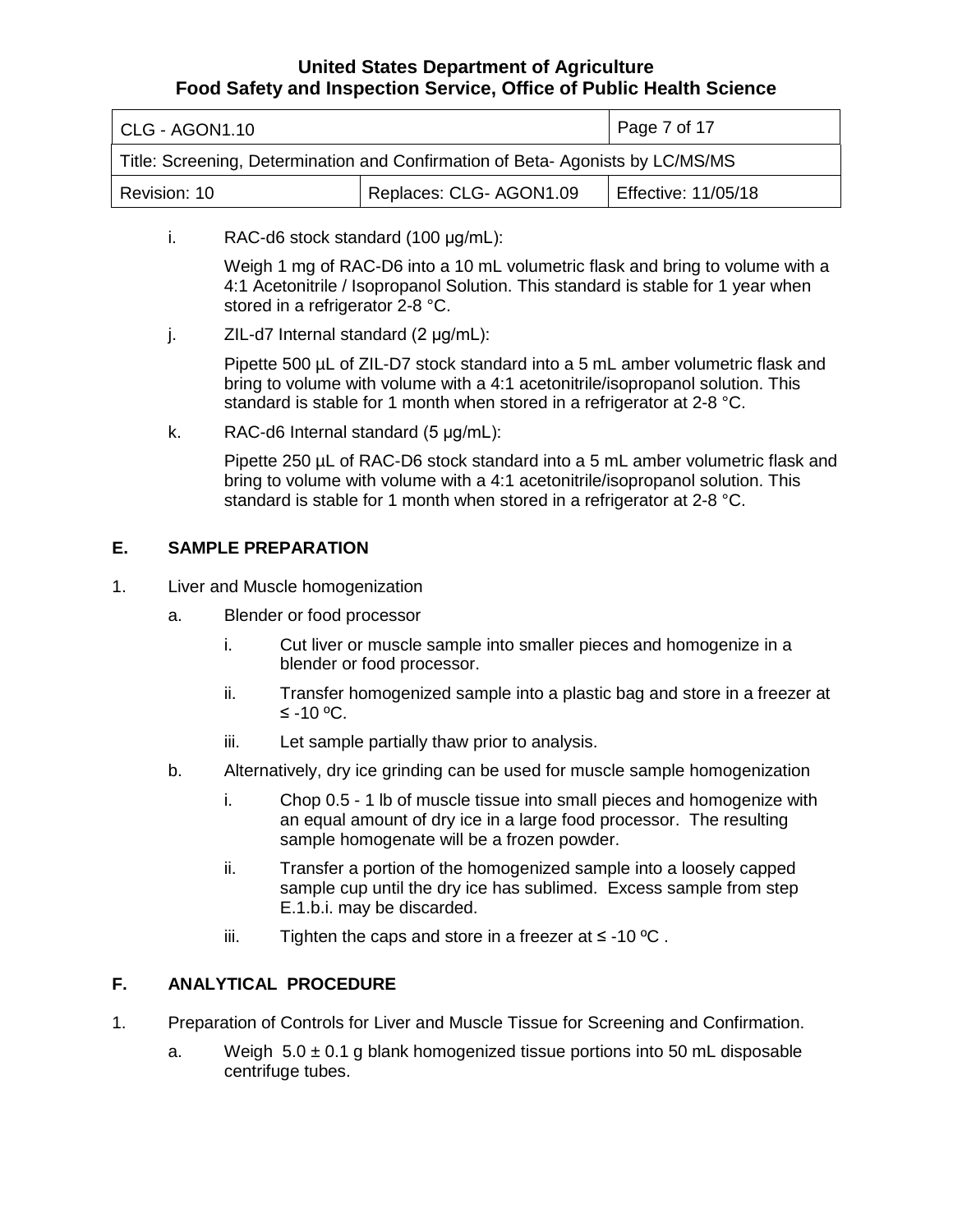| CLG - AGON1.10                                                                | Page 8 of 17               |  |  |  |
|-------------------------------------------------------------------------------|----------------------------|--|--|--|
| Title: Screening, Determination and Confirmation of Beta-Agonists by LC/MS/MS |                            |  |  |  |
| Revision: 10                                                                  | <b>Effective: 11/05/18</b> |  |  |  |

- (positive control), blank (negative control) and a check sample if necessary. b. Screening - Prepare one of each for a decision level recovery, a recovery Prepare recoveries by fortifying with 60  $\mu$ L of the mixed intermediate standard A  $(D.2.c.).$
- c. Confirmation Prepare one each for a decision level recovery, a blank (negative control) and a recovery (positive control). Prepare recoveries by fortifying with 60 µL of the mixed intermediate standard A (D.2.c).
- 2. Quantitation Preparation of Calibration curve and Controls for Liver and Muscle tissue.
	- a. large batches. Weigh at least six  $5.0 \pm 0.1$  g blank homogenized liver or muscle tissue portions into 50 mL disposable centrifuge tubes. Additional QCs may be required with
	- b. Referencing Table 3, prepare a calibration curve, recovery (positive control), and blank (negative control):
		- i. Fortify at least 4 samples with the compound of interest and its internal standard at non-zero levels that bracket the targeted concentration.
		- ii. Fortify a recovery (positive control) with the compound of interest and its internal standard at 0.5X.
		- iii. Fortify a blank (negative control) with the internal standard for the compound of interest at 0X.
	- c. Referencing Table 5 bring the total volume for the calibration curve, recovery (positive control), and blank (negative control) to 5 mL with the specified amount of 4:1 Acetonitrile / Isopropanol solution.

|                                 | Ractopamine $(\mu L)$ |       |               | Zilpaterol (µL) |               | Zilpaterol-d7<br>$(IS)(\mu L)$ | Ractopamine-d6<br>$(IS)(\mu L)$ |    |
|---------------------------------|-----------------------|-------|---------------|-----------------|---------------|--------------------------------|---------------------------------|----|
| <b>Spiking</b><br><b>levels</b> | <b>Bovine</b>         |       | Porcine       |                 | <b>Bovine</b> |                                |                                 |    |
|                                 | <b>Muscle</b>         | Liver | <b>Muscle</b> | <b>Liver</b>    | <b>Muscle</b> | Liver                          |                                 |    |
| 0X                              | 0                     | 0     | 0             | 0               | 0             | 0                              | 10                              | 25 |
| 0.2X                            | 12.0                  | 36.0  | 20.0          | 60.0            | 20.0          | 24.0                           | 10                              | 25 |
| 0.5X                            | 30.0                  | 90.0  | 50.0          | 150.0           | 50.0          | 60.0                           | 10                              | 25 |
| X                               | 60.0                  | 180.0 | 100.0         | 300.0           | 100.0         | 120.0                          | 10                              | 25 |
| 1.5X                            | 90.0                  | 270.0 | 150.0         | 450.0           | 150.0         | 180.0                          | 10                              | 25 |
| 2X                              | 120.0                 | 360.0 | 200.0         | 600.0           | 200.0         | 240.0                          | 10                              | 25 |

Table 3 - Calibration Curve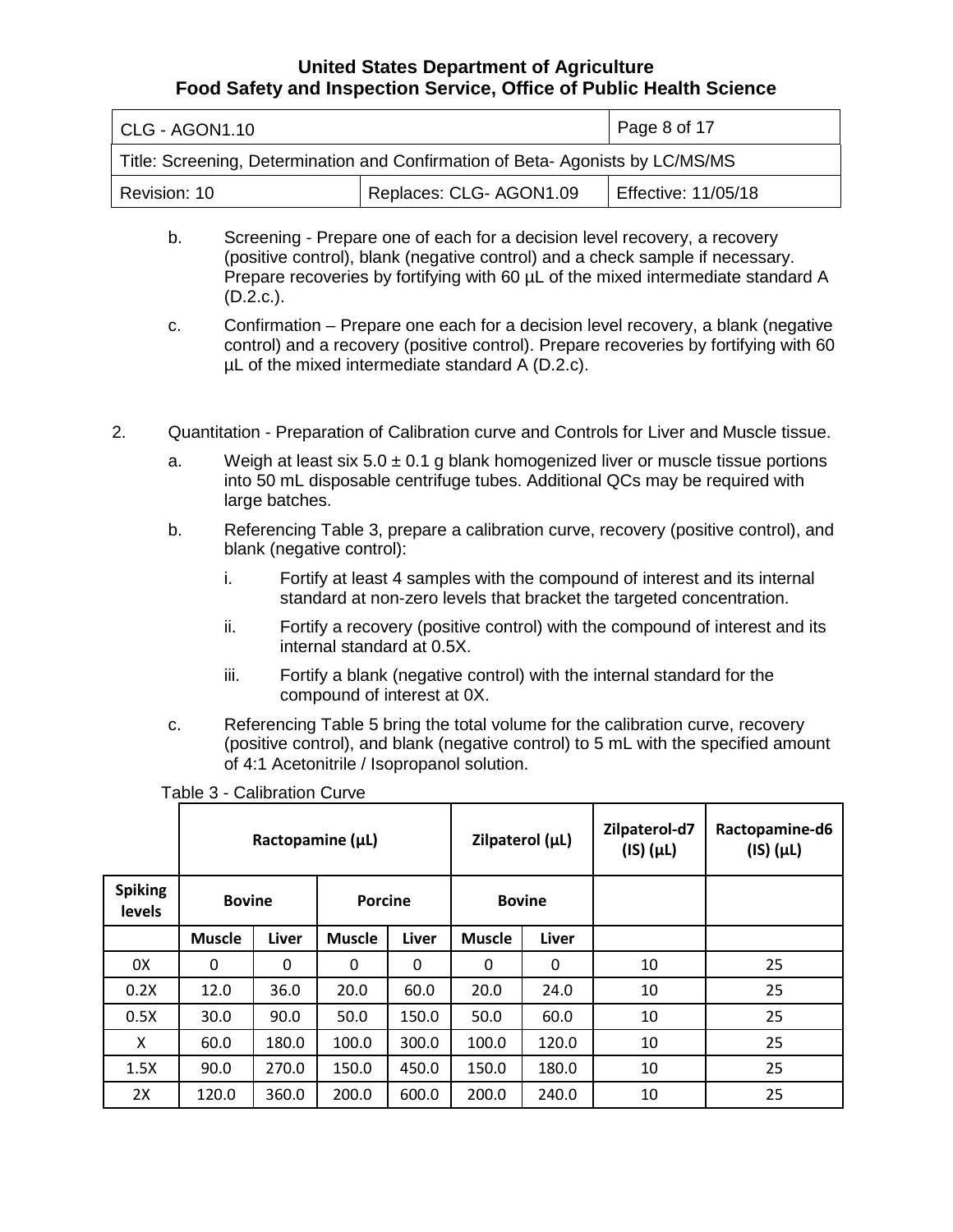| CLG - AGON1.10                                                                | Page 9 of 17            |                     |
|-------------------------------------------------------------------------------|-------------------------|---------------------|
| Title: Screening, Determination and Confirmation of Beta-Agonists by LC/MS/MS |                         |                     |
| Revision: 10                                                                  | Replaces: CLG- AGON1.09 | Effective: 11/05/18 |

#### Table 4 – Calibration Curve Concentrations (ppb)

|         | Ractopamine   |       |         |       | Zilpaterol     |       |
|---------|---------------|-------|---------|-------|----------------|-------|
| Spiking | <b>Bovine</b> |       | Porcine |       | <b>Bovine</b>  |       |
| Levels  | Muscle        | Liver | Muscle  | Liver | Muscle         | Liver |
| 0X      | 0             | 0     | 0       | 0     | $\mathbf 0$    | 0     |
| 0.2X    | 6             | 18    | 10      | 30    | $\overline{2}$ | 2.4   |
| 0.5X    | 15            | 45    | 25      | 75    | 5              | 6     |
| 1X      | 30            | 90    | 50      | 150   | 10             | 12    |
| 1.5X    | 45            | 135   | 75      | 225   | 15             | 18    |
| 2X      | 60            | 180   | 100     | 300   | 20             | 24    |

Table 5 – Additional dilution volume for quantitation standards

|                |             | Ractopamine   |       |                | Zilpaterol |               |       |
|----------------|-------------|---------------|-------|----------------|------------|---------------|-------|
| <b>Spiking</b> | 4:1 ACN/IPA | <b>Bovine</b> |       | <b>Porcine</b> |            | <b>Bovine</b> |       |
| levels         |             | <b>Muscle</b> | Liver | <b>Muscle</b>  | Liver      | <b>Muscle</b> | Liver |
| 0X             | Volume (mL) | 5.00          | 5.00  | 5.00           | 5.00       | 5.00          | 5.00  |
| 0.2X           | Volume (mL) | 4.99          | 4.96  | 4.98           | 4.96       | 4.98          | 4.98  |
| 0.5X           | Volume (mL) | 4.97          | 4.91  | 4.95           | 4.90       | 4.95          | 4.94  |
| X              | Volume (mL) | 4.94          | 4.82  | 4.90           | 4.80       | 4.90          | 4.88  |
| 1.5X           | Volume (mL) | 4.91          | 4.73  | 4.85           | 4.70       | 4.85          | 4.82  |
| 2X             | Volume (mL) | 4.88          | 4.64  | 4.80           | 4.60       | 4.80          | 4.76  |

- 3. Extraction Sample Extraction for Liver and Muscle Tissue
	- a. Weigh 5.0 ± 0.1 g homogenized tissue into a 50 mL disposable centrifuge tube. Include the prepared recoveries and blank (negative control) in the sample set at  **for the compound of interest, either 10 µL of Zilpaterol-d7 or 25 µL of Ractopamine-d6.** this time. **For quantitation only: spike the samples with the internal standard**
	- b. Add 4 mL acetonitrile and 1 mL isopropanol to all sample tubes for the screening and confirmation sets. **For quantitation set: only add these to samples and not the controls.**
	- c. For dry ice ground muscle (E.1.b.), cap and shake or vortex for 2 minutes. For muscle homogenized without dry ice (E.1.a), tissuemize for 30 seconds.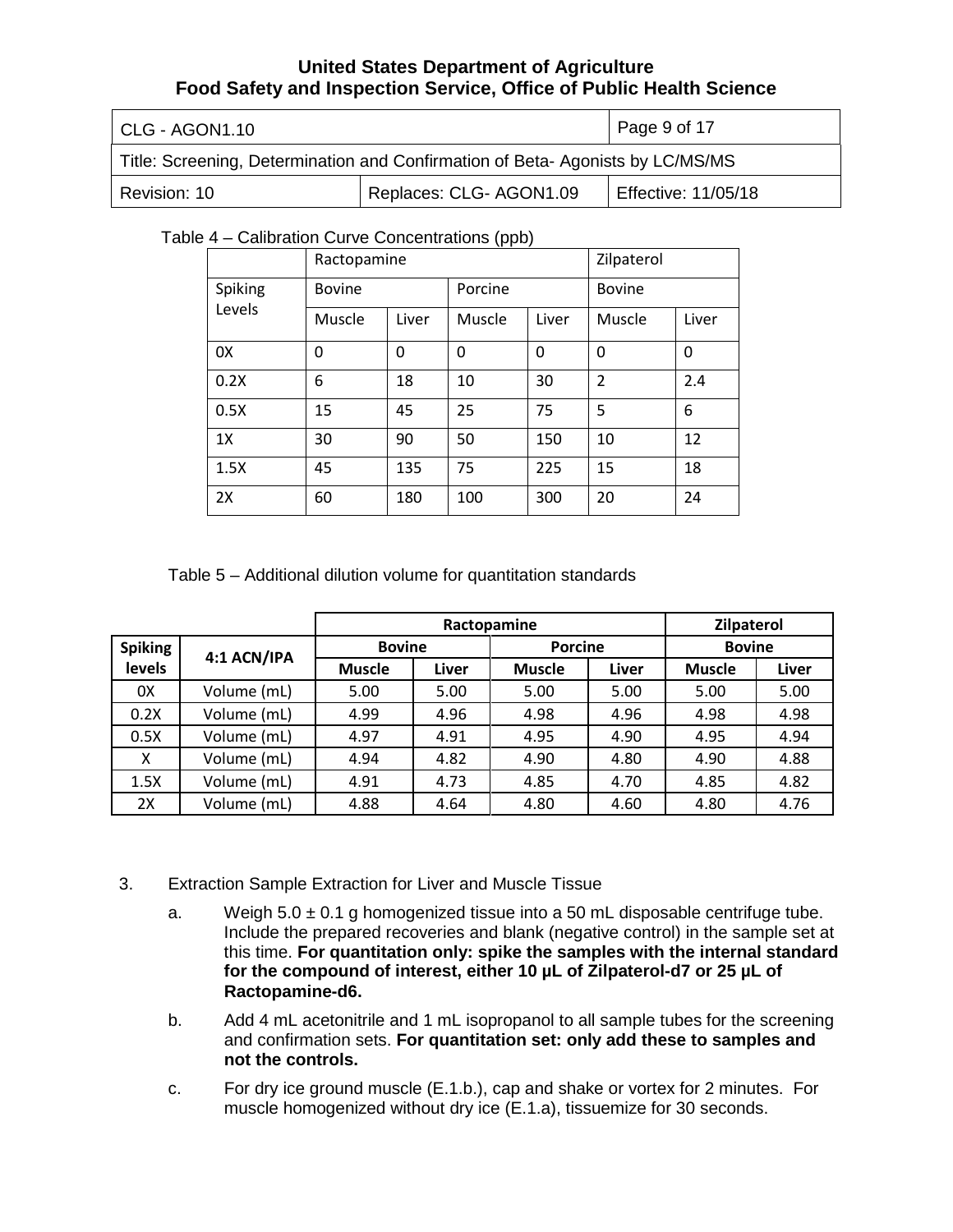| l CLG - AGON1.10                                                              | Page 10 of 17          |                     |
|-------------------------------------------------------------------------------|------------------------|---------------------|
| Title: Screening, Determination and Confirmation of Beta-Agonists by LC/MS/MS |                        |                     |
| Revision: 10                                                                  | Replaces: CLG-AGON1.09 | Effective: 11/05/18 |

- d. Add 1.2 g NaCl and shake or vortex for 2 minutes.
- e. Add 4 g Na<sub>2</sub>SO<sub>4</sub> and 0.5 g MgSO<sub>4</sub> and shake or vortex for 2 minutes.

 **Note:** This is a suitable stopping point. Samples may be stored overnight at 2 - 8 °C.

- f. Centrifuge the samples for  $5 \pm 1$  minutes at approximately 2000 RCF at room temperature.
- g. Filter extract by either of:
	- i. Whatman mini-uniprep filter vial.
		- (a) Pipette 0.5 mL of extract into Whatman mini-uniprep filter vial.
		- (b) Evaporate to dryness with air or nitrogen.
		- without filtering, vortex for 30 seconds, and filter reconstituted nylon filter into vial. (c) Add 0.5 mL Millipore water to vial, cap with plunger-shaped cap extract by pushing plunger-shaped cap equipped with a 0.2µm
	- ii. 3 mL syringe and 0.2µm nylon filter.
		- (a) Pipette 0.8 mL of extract into a 12x75 mm glass tube.
		- (b) Evaporate to dryness with air or nitrogen.
		- (c) Add 0.8 mL of Millipore water to the glass tube, vortex for 30 seconds, and filter using a 3 mL syringe and 0.2um nylon filter into a vial.

#### 4. Instrumental Settings

*Note: The instrument parameters may be optimized to ensure system suitability.* 

a. UPLC Conditions:

| Aqueous Mobile Phase      | 0.1% formic acid in water |
|---------------------------|---------------------------|
| Organic Mobile Phase      | Acetonitrile              |
| <b>Flow Rate</b>          | $0.3$ mL/min              |
| <b>Column Temperature</b> | 50 °C                     |
| <b>Injection Volume</b>   | $10 \mu L$                |
| <b>Run Time</b>           | 9.5 minutes               |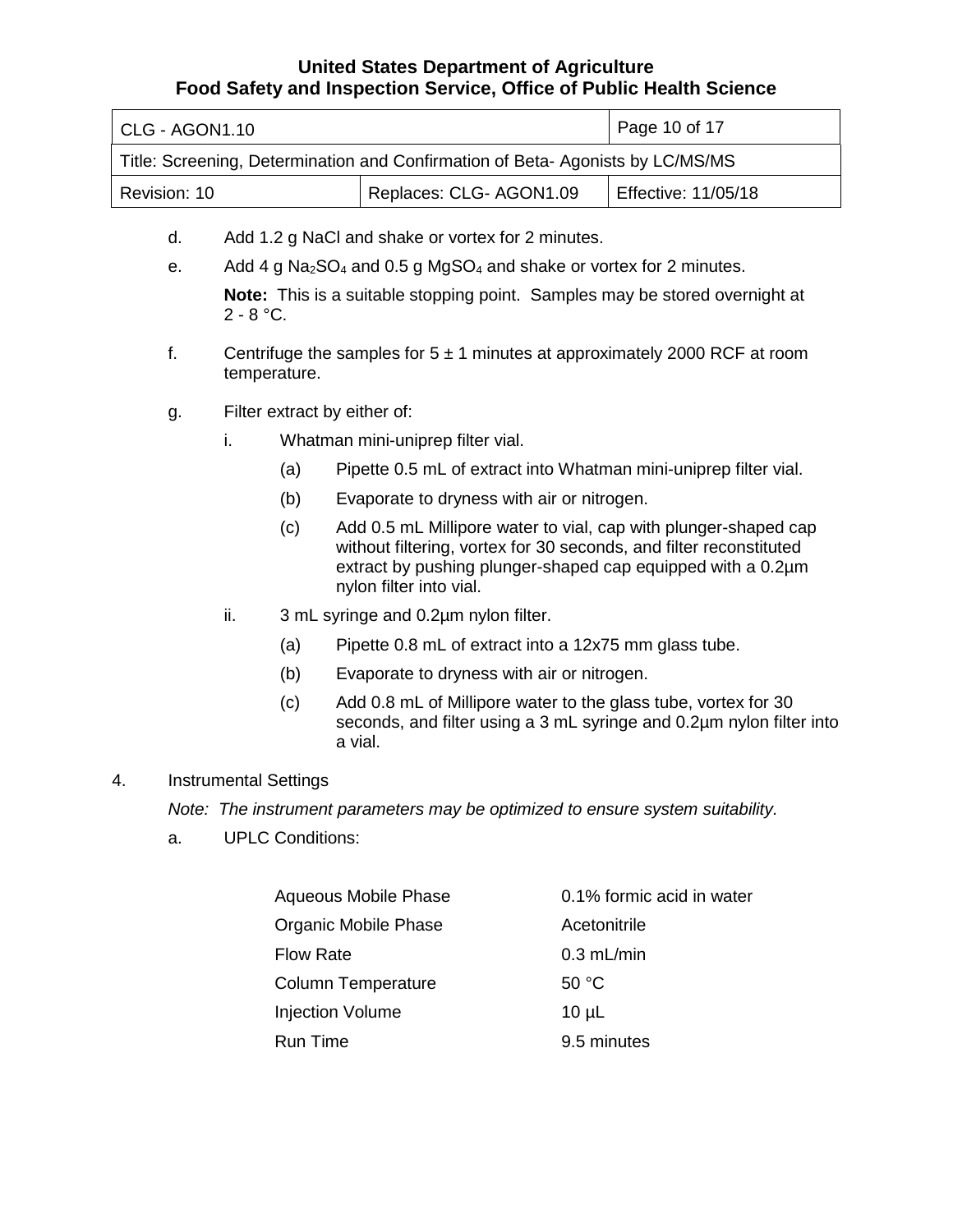| CLG - AGON1.10                                                                | Page 11 of 17           |                            |
|-------------------------------------------------------------------------------|-------------------------|----------------------------|
| Title: Screening, Determination and Confirmation of Beta-Agonists by LC/MS/MS |                         |                            |
| Revision: 10                                                                  | Replaces: CLG- AGON1.09 | <b>Effective: 11/05/18</b> |

b. UPLC Mobile Phase Gradient Table:

Table 6 – Gradient Table

| Time | ℅<br>Aqueous | $\%$<br>Organic |
|------|--------------|-----------------|
| 0.00 | 95%          | 5%              |
| 2.00 | 95%          | 5%              |
| 7.50 | 35%          | 65%             |
| 8.50 | 95%          | 5%              |
| 9.50 | 95%          | 5%              |

- c. MS Parameters:
	- i. Type: MS/MS
	- ii. Electrospray Source Parameters:
		- (a) Capillary (kV): 3.00
		- (b) Cone (V): 40
		- (c) Desolvation Temperature (°C): 500
		- (d) Desolvation Gas Flow (L/Hr): 1100
		- (e) Cone Gas Flow (L/Hr): 20
	- iii. Analyzer Parameters:
		- (a) LM Resolution 1: 10.6
		- (b) HM Resolution 1: 14.8
		- $(c)$  Ion Energy 1: -0.3
		- (d) LM Resolution 2: 8.4
		- (e) HM Resolution 2: 12.0
		- $(f)$  Ion Energy 2: 0.1
- d. Collision Energy: variable, see MRM parameters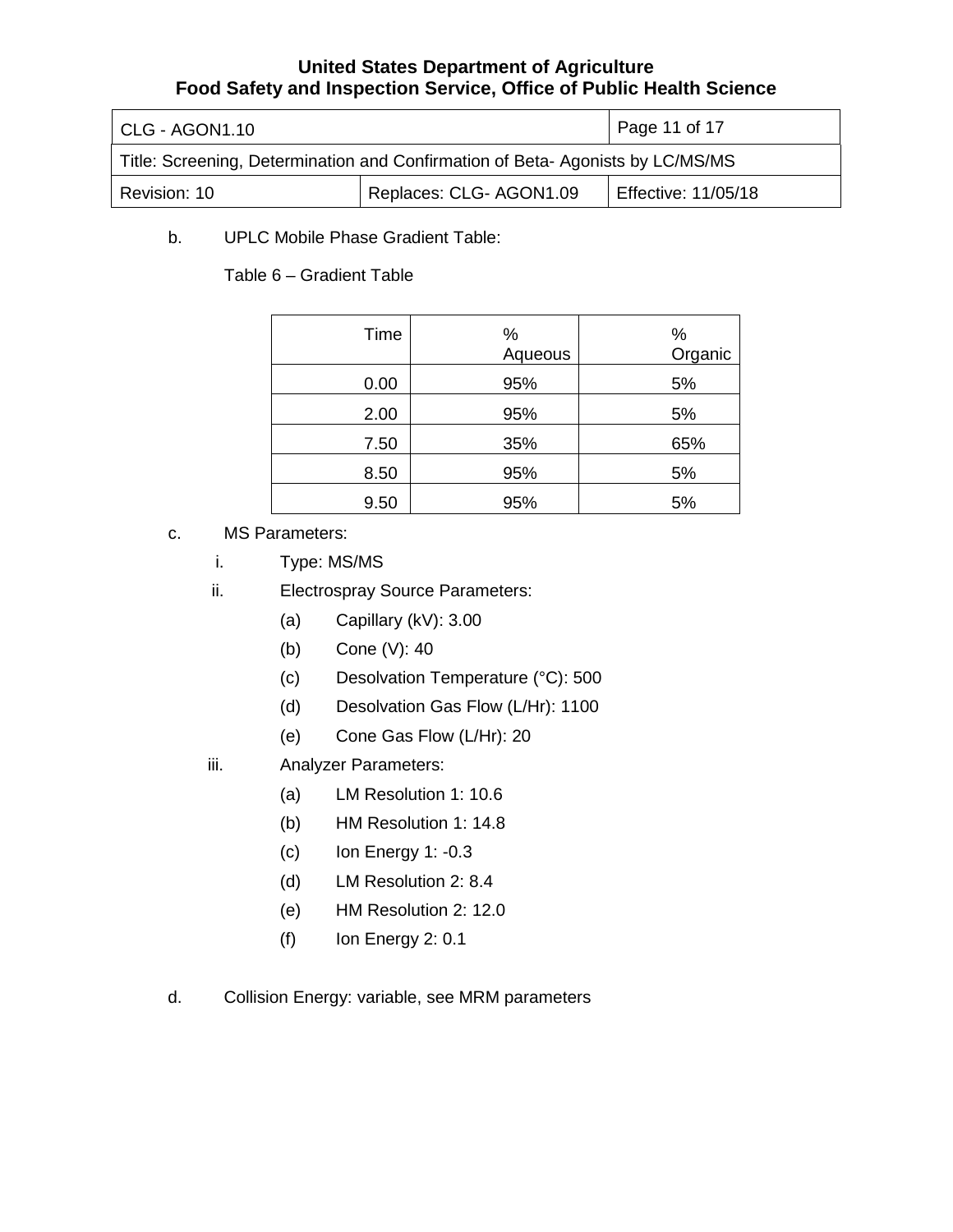| CLG - AGON1.10                                                                | Page 12 of 17          |                     |
|-------------------------------------------------------------------------------|------------------------|---------------------|
| Title: Screening, Determination and Confirmation of Beta-Agonists by LC/MS/MS |                        |                     |
| Revision: 10                                                                  | Replaces: CLG-AGON1.09 | Effective: 11/05/18 |

### e. MRM Parameters:

#### Table 7 – MRM Parameters

| Analyte       | <b>Window</b><br>(min) | <b>Dwell</b><br>Times<br>(ms) | <b>Precursor</b><br>lon (m/z) | <b>Product</b><br>lon.<br>$(m/z)^*$ | <b>Collision</b><br><b>Energy</b><br>(eV) | <b>Cone</b><br>(V) |
|---------------|------------------------|-------------------------------|-------------------------------|-------------------------------------|-------------------------------------------|--------------------|
|               |                        |                               |                               | 148                                 | 18                                        |                    |
| Salbutamol    | $2.0 - 3.3$            | 0.034                         | 240                           | 166                                 | 14                                        | 18                 |
|               |                        |                               |                               | 121                                 | 26                                        |                    |
|               |                        |                               |                               | 116                                 | 50                                        |                    |
| Cimaterol     | $2.2 - 3.1$            | 0.034                         | 220                           | 143                                 | 35                                        | 18                 |
|               |                        |                               |                               | 160                                 | 20                                        |                    |
|               |                        |                               |                               | 168                                 | 35                                        |                    |
| Clenbuterol   | $4.4 - 5.6$            | 0.052                         | 277                           | 203                                 | 15                                        | 18                 |
|               |                        |                               |                               | 132                                 | 30                                        |                    |
|               |                        |                               |                               | 107                                 | 45                                        |                    |
| Ractopamine   | $4.0 - 5.3$            | 0.052                         | 302                           | 121                                 | 26                                        | 18                 |
|               |                        |                               |                               | 164                                 | 18                                        |                    |
|               |                        |                               |                               | 157                                 | 33                                        | 18                 |
| Zilpaterol    | $2.0 - 3.2$            | 0.034                         | 262                           | 185                                 | 25                                        | 25                 |
|               |                        |                               |                               | 130                                 | 50                                        | 18                 |
|               |                        |                               |                               | 290                                 | 12                                        |                    |
| Ractopamine-  | $4.00 -$               | 0.034                         | 308                           | 121                                 | 23                                        | 40                 |
| D6            | 5.25                   |                               |                               | 168                                 | 16                                        |                    |
|               |                        |                               |                               | 251                                 | 15                                        | 40                 |
| Zilpaterol-D7 | $2.0 - 3.2$            | 0.052                         | 269                           | 185                                 | 21                                        | 27                 |
|               |                        |                               |                               | 203                                 | 21                                        | 27                 |

\* Most abundant product ion (quant ion) is in bold.

- 5. Injection sequence (if applicable)/Sample Set
	- a. External Standard or Calibration Curve
	- b. Decision Level Recovery
	- c. Recovery (Positive Control)
	- d. Water Blank
	- e. Blank (Negative Control)
	- f. Intra-laboratory check sample (if needed)
	- g. Water Blank (optional)
	- h. Samples, up to 24
	- i. Reinjection of external standard, recovery (positive control), and blank (negative control) if  $> 24$  samples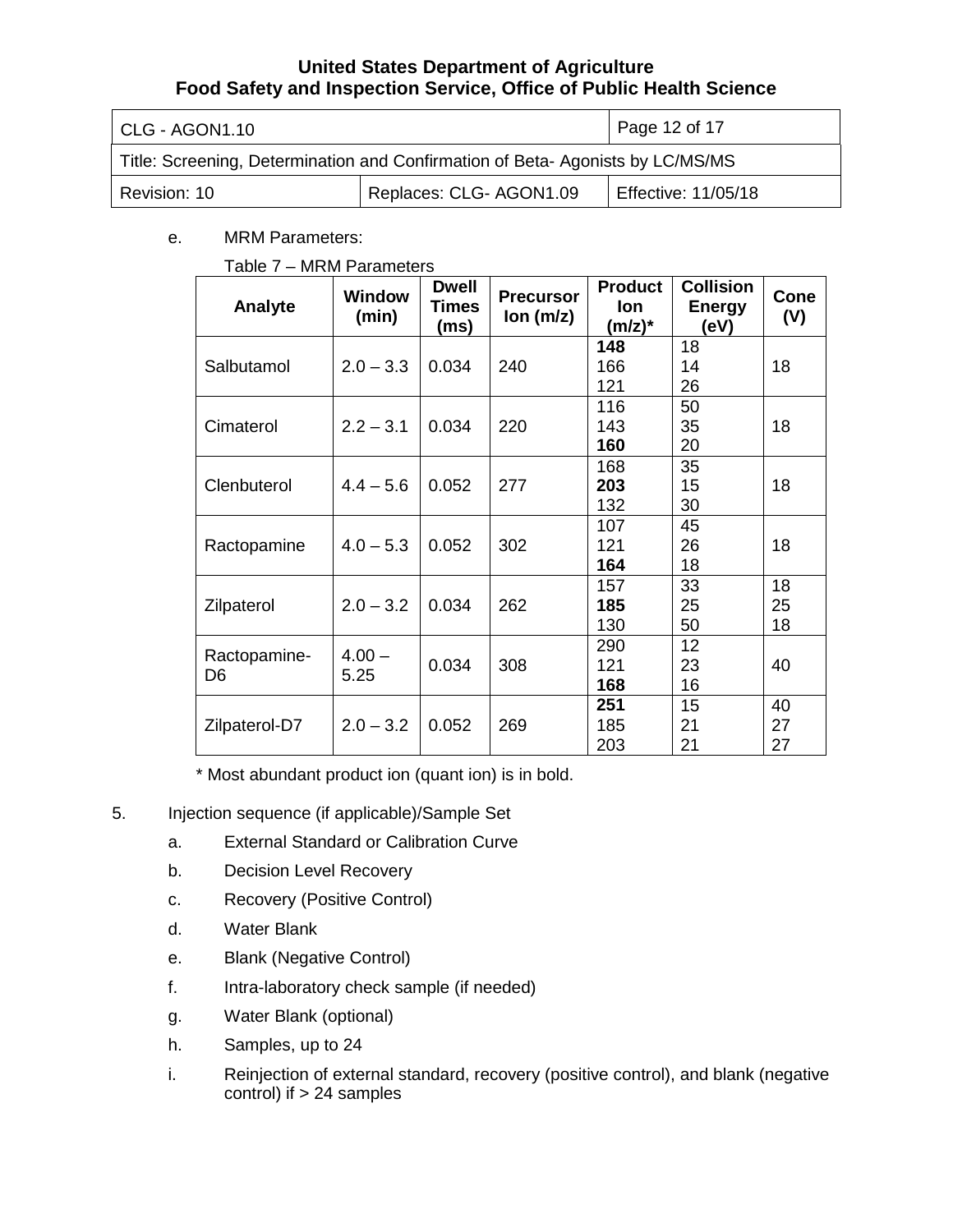| CLG - AGON1.10                                                                | Page 13 of 17          |                     |
|-------------------------------------------------------------------------------|------------------------|---------------------|
| Title: Screening, Determination and Confirmation of Beta-Agonists by LC/MS/MS |                        |                     |
| Revision: 10                                                                  | Replaces: CLG-AGON1.09 | Effective: 11/05/18 |

j. Samples, up to maximum of 48 for set

k. Reinjection of recovery (positive control) (for system suitability)

Note: A new set including all QC's will be started after 48 samples.

# **G. CALCULATIONS / IDENTIFICATION**

- 1. Calculations
	- a. Correction of Analyte Concentration for Salt and Purity Mass Analyte of Interest = Mass Analyte Salt X Molecular Mass Analyte of Interest X Purity

Molecular Mass Analyte Salt

Where Mass  $_{\text{Analyte Salt}} = -2.5 \text{ mg}$ 

Molecular Mass  $_{\text{Analyte of Interest}} =$  \_\_\_\_\_\_ g/mol

Molecular Mass  $_{Analyte Salt} =$  g/mol

Purity =  $($ for the product listed)

Conc. Clenbuterol = Conc. Clenbuterol • HCl X Molecular Mass Clenbuterol b. Correction of Clenbuterol Solution Concentration for Salt

Molecular Mass Clenbuterol • HCl

Where Concentration <sub>Clenbuterol • HCl</sub> = 1.000 mg/mL

Molecular Mass Clenbuterol = 277.19 g/mol

Molecular Mass  $_{\text{Clenbuterol}}\bullet$  HCl = 313.65 g/mol

**Conc.** Analyte of Interest  $=$  **Mass** Analyte of Interest c. Calculation of Actual Concentration from Solid

Volume Solution

Where Mass  $_{\text{Analyte of Interest}} = -1$  or 2.5 mg

Volume  $_{Solution}$  = 10.0, 50.0, or 100.0 mL

Conc  $_{\text{Solution}} = \text{Conc}_{\text{Stock Solution}} \times \text{Volume}_{\text{Stock Solution}}$ d. Calculation of Actual Concentration from Dilution

Volume Solution

Volume  $_{\text{actual}}$  = Volume  $_{\text{approximate}}$  x  $\frac{\text{Conc}_{\text{approximate}}}{\text{Conc}_{\text{approximate}}}$ e. Adjustment of Volume Pipetted for Actual Concentration<br>Volume  $_{\text{actual}}$  = Volume  $_{\text{approximate}}$  x Conc  $_{\text{approximate}}$ 

Conc actual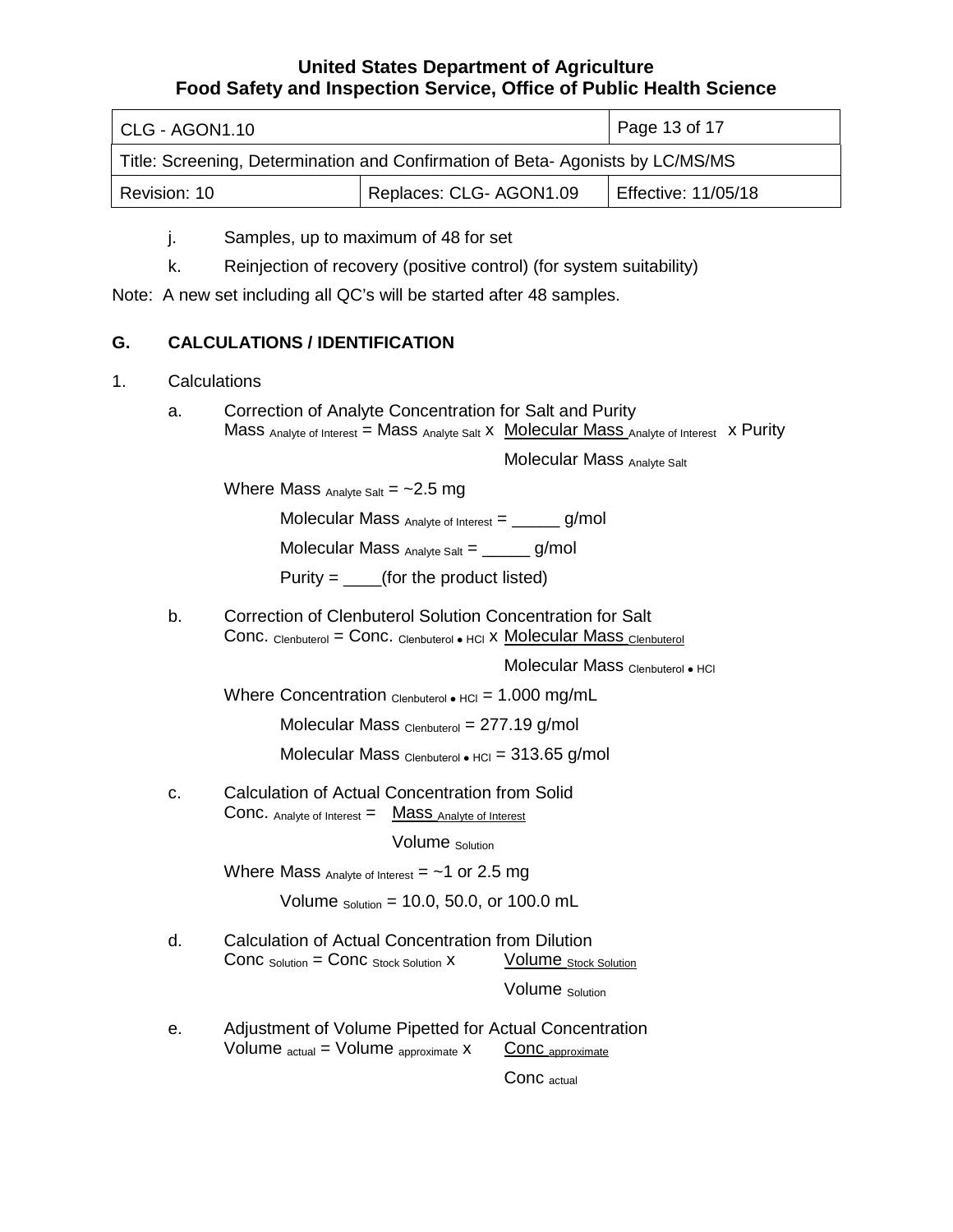| CLG - AGON1.10                                                                | Page 14 of 17           |                            |
|-------------------------------------------------------------------------------|-------------------------|----------------------------|
| Title: Screening, Determination and Confirmation of Beta-Agonists by LC/MS/MS |                         |                            |
| Revision: 10                                                                  | Replaces: CLG- AGON1.09 | <b>Effective: 11/05/18</b> |

#### 2. Estimated Amount Found

 the sample as the reference. The MS instruments can be programmed to automatically This is a quantitative estimate calculated for comparison to the screen cutoff level. It is based on a one point calibration with the positive control injected most recently before do this calculation.

 $D = E * B$  sample / B pos. ctrl.

Where  $D =$  Estimated Amount Found in the Sample (ppb)

E = Positive Control Fortification Level (ppb)

B sample = Quant Ion Peak Area in the Sample (counts)

 B pos. ctrl. = Quant Ion Peak Area in the Positive Control injected most recently before the sample (counts)

#### 3. Quantitation Calculation

- a. Peak areas of analytes and internal standards are used for quantitation.
- b. Calculate the regression parameters for the calibration curve using the linear regression formula,

 $y= mx + b$ 

where:

y= area ratio of the analyte/internal standard

x= concentration of standards (ppb)

- c. The coefficient of correlation  $(r^2)$  must be  $\geq 0.99$ .
- d. Do not use the origin as a data regression point.
- e. Determine sample concentrations using the linear regression formula.

#### 4. Screening Criteria

- a. The screening ion and all product ions for a given analyte must be present. The required ions are listed in F.4.e.
- b. Each ion must have a signal-to-noise ratio ≥ 3. This may be verified by visual inspection.
- c. The retention time of each analyte must match that of the recovery (positive control) or the external standard injected most recently before the sample within 5%.
- above, with the quant ion peak area being ≤ 10% of the decision level recovery.d. The blank must be negative for all analytes according to the criteria (G.4.a-c)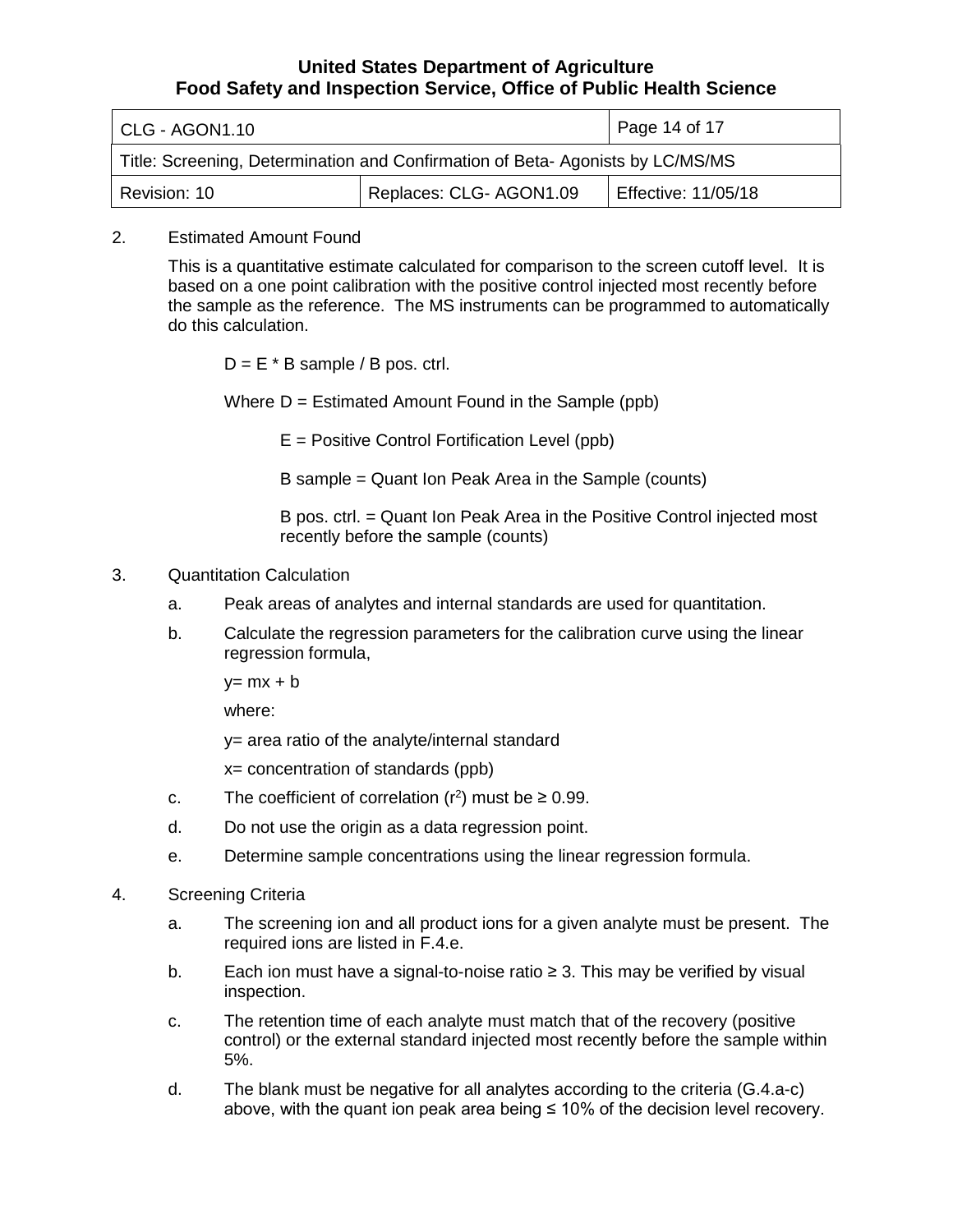| l CLG - AGON1.10                                                              | Page 15 of 17           |                            |
|-------------------------------------------------------------------------------|-------------------------|----------------------------|
| Title: Screening, Determination and Confirmation of Beta-Agonists by LC/MS/MS |                         |                            |
| Revision: 10                                                                  | Replaces: CLG- AGON1.09 | <b>Effective: 11/05/18</b> |

- e. A water blank injected immediately after the initial positive control injection must be negative for all analytes according to criteria G.4.a.-c. above.
- f. The sample is screen positive if the following criteria are met:
	- i. The fortified recovery of the analyte must exceed 10% of the decision level recovery.
	- ii. The sample response equals or exceeds the recovery level.
- 5. Confirmation Criteria
	- a. Monitored ions for each analyte will be assessed as follows:
		- level recovery or the external standard within 5%. Retention time for the i. Recovery retention times must match the retention times of the decision samples must match the retention time of the recovery (positive control) or the external standard within 5%.
		- ii. All product ions specified for ratio matching are present with a signal-to-noise ratio ≥ 3. This may be verified by visual inspection.
		- iii. One of the following ion ratio matching conditions is met:
			- (a) If two product ions are assessed, one sample ion ratio should match the calculated ratio of the recovery or the external standard within a ±10% absolute difference.
			- (b) If three product ions are assessed, the presence of two sample ion ratios should match the ratio of the recovery or the external standard within a ±20% absolute difference.

 amount of the base ion. Ion ratios should be less than 1. If the ratio is not less than 1 for a sample set, the inverse of this ratio may be used. Note: Ratios are calculated by dividing the area count of each diagnostic ion by the

- b. A sample is confirmed positive for an analyte if the above and the following criteria are met:
	- i. The recovery (positive control) of the analyte of interest must exceed 10% of the decision level recovery.
	- ii. The sample response equals or exceeds the appropriate fortified recovery level.
	- iii. The blank (negative control) must be less than 10% of the decision level recovery.
- 6. Quantitation Criteria
	- a. The sample peak retention time must be within  $\pm$  5% of a standard (1.5x midlevel calibration standard recommended) or positive control.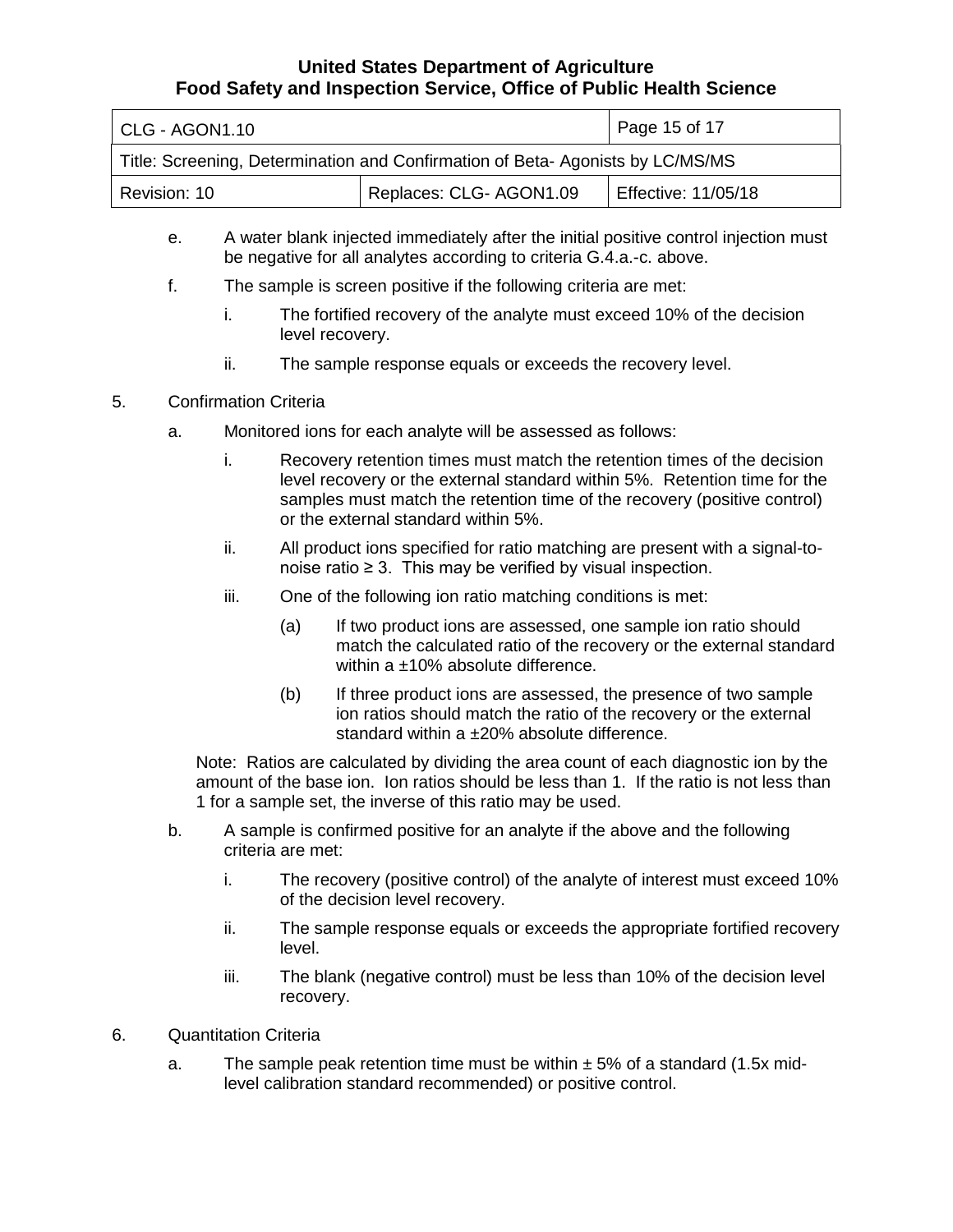| CLG - AGON1.10                                                                |                        | Page 16 of 17              |  |  |
|-------------------------------------------------------------------------------|------------------------|----------------------------|--|--|
| Title: Screening, Determination and Confirmation of Beta-Agonists by LC/MS/MS |                        |                            |  |  |
| Revision: 10                                                                  | Replaces: CLG-AGON1.09 | <b>Effective: 11/05/18</b> |  |  |

- b. The quantitative ion must have a signal to noise ratio of  $\geq 10$ .
- c. The additional ions for the analyte listed in F.4.e. must be present in sample with a signal to noise ratio of  $\geq$  3.
- d. The negative control response must be less than 10% of the positive control run in the same set.
- e. The positive control must be 60-110% for the analyte of interest .
- f. The determinative coefficient ( $r^2$ ) for the calibration curve must be  $\geq 0.99$ .

Note: Quantitation criteria are required only for analytes that are to be quantitated in the sample set.

### **H. SAFETY INFORMATION AND PRECAUTIONS**

 1. Required Protective Equipment — safety glasses and/or face shield, disposable gloves, lab coat.

#### 2. Hazards

| <b>Procedure Step</b>                         | Hazard                  | <b>Recommended Safe Procedures</b>                                                                                                       |
|-----------------------------------------------|-------------------------|------------------------------------------------------------------------------------------------------------------------------------------|
| Methanol,<br>acetonitrile, and<br>isopropanol | Flammable and poisonous | Use reagents in an efficient<br>fume hood away from all<br>electrical devices and open<br>flames. Wear gloves and<br>protective eyewear. |
| Formic acid                                   | Acid burns              | Wear protective equipment and<br>avoid contact with skin.                                                                                |

3. Disposal Procedures

Follow federal, state and local regulations

#### **I. QUALITY ASSURANCE PLAN**

- 1. Performance Standard
	- a. For screening:
		- i. For set acceptance, the analytes in the recovery(positive control) must meet screening criteria.
		- ii. The blank (negative control) must be negative using the criteria in Section G.